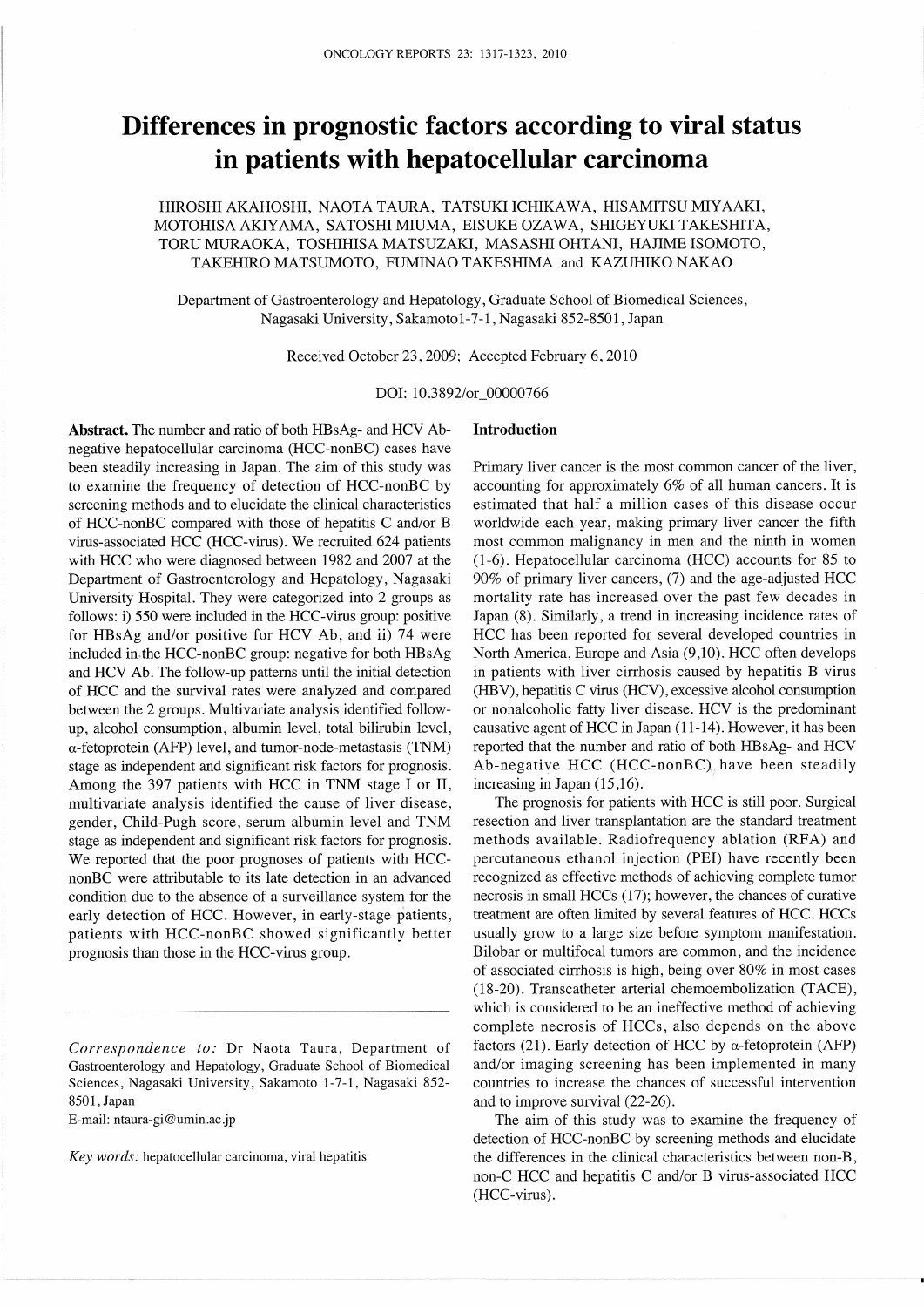## Patients and methods

Patients and study groups. We recruited 624 patients with HCC who were diagnosed between January, 1982 and December, 2007 at the Department of Gastroenterology and Hepatology, Nagasaki University Hospital. lnformed consent was obtained from all patients. The diagnosis of HCC was based on AFP levels; results of imaging techniques such as ultrasonography (USG), computerized tomography (CT), magnetic resonance imaging (MRI) and hepatic angiography (HAG); and/or liver biopsy. The diagnostic criteria included characteristic liver biopsy findings, elevated AFP $(\geq 20 \text{ ng/ml})$ and neovascularization on HAG and/or CT.

Sera were stored at -80℃ until they were used for the following assays. The diagnosis of chronic hepatitis C virus (HCV) infection was based on the presence of HCV Ab (microparticle enzyme immunoassay; Abbott Laboratories) and HCV RNA as detected by polymerase chain reaction. The diagnosis of chronic HBV infection was based on the presence of HBsAg(enzyme-linked immunosorbent assay;Abbott Laboratories); the serum AFP level was measured by radioimmunoassay(Abbott Laboratories). The history of alcohol intake was noted from medical records; habitual drinking was defined as an average daily consumption of an amount equiva lent to 80 g of pure ethanol for a period of more than 10 years.

The patients were categorized into 2 groups as follows: i) HCC-virus group (550) comprising patients positive for HBsAg and/or positive for HCV Ab and ii) HCC-nonBC group (74) comprising patients negative for both HBsAg and HCV Ab. We analyzed and compared the 2 groups for age distribution, gender ratio, body-mass index, alcohol intake, serum AFP level, tumor-node metastasis (TNM) stage of hepatocellular carcinoma tumors at the time of initial detection, Child-Pugh score, follow-up pattern until the initial detection of HCC and the survival rates.

 $Follow-up$ . All patients were categorized into 2 groups: the follow-up group included  $365(58%)$  patients with subclinical HCC diagnosed by screening; the non-follow-up group consisted of  $259(42%)$  patients who were diagnosed at our hospital owing to the appearance of symptoms indicative of HCC. AFP levels and liver function were assessed every 3 to 6months,and USG or CT imaging was performed every 3 to 12months over a period of at least 12 months prior to the diagnosis of HCC in patients of the follow-up group. The non follow-up group patients presented with clinical symptoms such as abdominal pain, discomfort, nausea or weight loss which led to the evaluation and diagnosis of HCC.

Treatment modalities. Patients diagnosed with HCC were assessed for surgery on the basis of the extent of lobar involvement and iiver function status. The extent of lobar involvement was evaluated by a combination of USG, CT, MRI and HAG. Patients were considered unfit for resection when they met the following criteria: i) bilobar involvement, ii) evidence of tumor infiltration into the main portal vein or thrombosis of the vein, iii) evidence of extrahepatic metastases, iv) Child's grade C cirrhosis or v) poor cardiac and respiratory statuses. If the patients were deemed unfit for operation or refused to undergo operation, PEI therapy was the second choice of treatment offered to such patients with HCCs<3 cm in diameter. The remaining patients without main portal vein thrombosis or extrahepatic metastasis were advised to undergo TACE irrespective of the size and number of tumors.

After initial treatment, AFP levels and liver function of the patients were assessed every l to 3 months, and USG imaging was performed every 3 to 6 months during the follow-up period. Patients suspected to have HCC recurrence were further evaluated by CT and/or MRI. The assessment of treatment for recurrent HCC was based on lobar involvement and liver function status as described for the initial treatment. RFA or liver transplantation to treat HCC was started at our institution in  $2002$ ; none of the patients were treated by these methods between 1982 and 2001.Furthermore, none of the subjects in our study received either of these treatments for recurrent HCC during the follow-up period.

Statistical analysis. The time of survival was measured from the time of the diagnosis of HCC to the time of death or until the time of preparation of the manuscript. The data were analyzed by the Mann-Whitney test for continuous ordinal data, and the Chi-square test with Yates' correction and Fisher's exact test were performed for intergroup comparisons to determine the association between 2 qualitative variables. The survival rate was analyzed using the Kaplan-Meier method, and the differences between the survival probability curves were tested using the log-rank test. The independent risk factors associated with the rate of survival were estimated by the non-time-dependent stepwise Cox regression analysis. The standard error was calculated based on the binomiaI model to estimate the response rate. A value P<0.05 was considered statistically significant. Data analysis was performed with SPSS version 16.O software for Windows.

## Results

Patient characteristics at enrollment. We diagnosed 624 patients with HCC during the study period. Patient characteristics at the time of diagnosis of HCC are presented in Table I. The underlying causes of HCC were determined to be as follows: 120 (19%) patients were positive for HBsAg, 411 (66%) were positive for HCV Ab, 19 $(3%)$  were positive for both HBsAg and HCV Ab and  $74$  (12%) were negative for HBsAg and anti-HCV.

Comparison of clinical characteristics and survival between patients with and without hepatitis virus infection. The patients were divided into 2 groups: the HCC-nonBC group (74 patients) and the HCC-virus group (550 patients); the characteristics of each group were compared(Table I). There were no significant differences in gender, BMI, Child-Pugh score, prothrombin time, or albumin and total bilirubin levels. However, there were significant differences between the 2 groups in terms of median age  $(P=0.001)$ , habitual drinkers  $(P=0.015)$ , TNM stage  $(P=0.030)$ , AFP  $(P=0.002)$  and follow-up group ( $P=0.010$ ). The HCC-nonBC group had a lower proportion of patients who were followed up when compared to those of the HCC-virus group.

 Table II indicates the results of univariate and multi variate analyses of the prognosis factors for HCC using the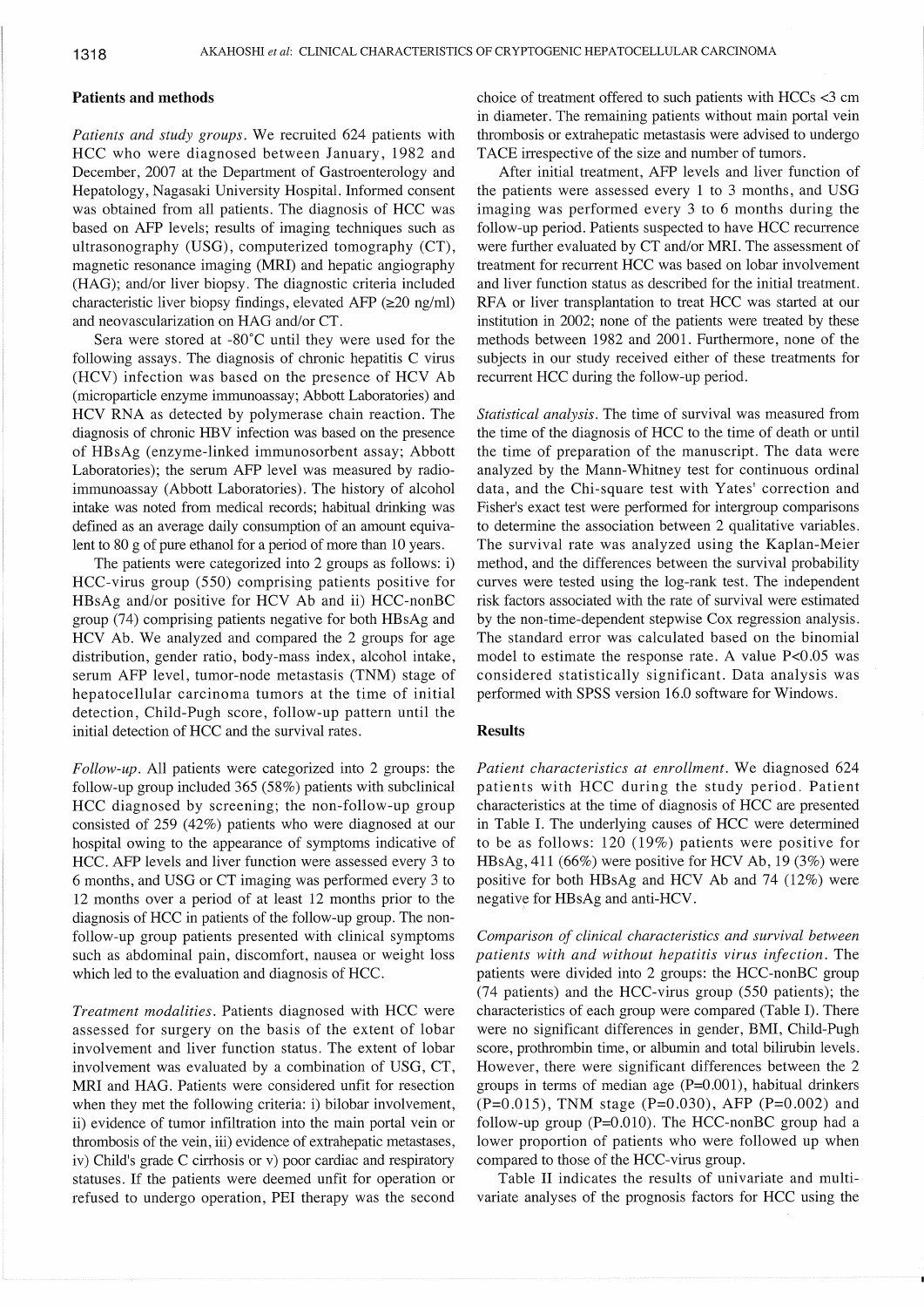|                                                                  | All patients |       | HCC-nonBC        |       | HCC-virus   |       | P-value     |
|------------------------------------------------------------------|--------------|-------|------------------|-------|-------------|-------|-------------|
| Total                                                            | 624          |       | 74               |       | 550         |       |             |
| Median age, years                                                | 65           | (13)  | 70               | (6)   | 64          | (12)  | 0.001       |
| Gender (%)                                                       |              |       |                  |       |             |       |             |
| Male                                                             | 478          | (77)  | 54               | (73)  | 424         | (77)  |             |
| Female                                                           | 146          | (23)  | $20\,$           | (27)  | 126         | (23)  | <b>NS</b>   |
| <b>BMI</b>                                                       | 22.4         | (4.2) | 23.1             | (6.0) | 22.3        | (4.8) | <b>NS</b>   |
| Alcohol consumption $(\%)$                                       |              |       |                  |       |             |       |             |
| Not excessive                                                    | 497          | (80)  | 51               | (69)  | 446         | (81)  |             |
| Excessive                                                        | $-127$       | (20)  | 23               | (31)  | 104         | (19)  | 0.015       |
| Follow-up (%)                                                    |              |       |                  |       |             |       |             |
| Follow-up group                                                  | 365          | (58)  | 33               | (45)  | 332         | (60)  |             |
| Non-follow-up group                                              | 259          | (42)  | 41               | (55)  | 218         | (40)  | 0.010       |
| Child-Pugh score                                                 | 6            | (1)   | $\mathfrak{S}$   | (2)   | 6           | (2)   | <b>NS</b>   |
| Hepatitis virus                                                  |              |       |                  |       |             |       |             |
| HBsAg (+)/HCV Ab (-)                                             | 120          | (19)  | $\boldsymbol{0}$ | (0)   | 120         | (22)  |             |
| $HBsAg$ (-)/HCV Ab (+)                                           | 411          | (66)  | $\mathbf{0}$     | (0)   | 411         | (75)  |             |
| $HBsAg (+)/HCV Ab (+)$                                           | 19           | (3)   | $\theta$         | (0)   | 19          | (3)   |             |
| HBsAg (-)/HCV Ab (-)                                             | 74           | (12)  | 74               | (100) | $\mathbf 0$ | (0)   |             |
| TNM stage (%)                                                    |              |       |                  |       |             |       |             |
| I                                                                | 158          | (25)  | 11               | (15)  | 147         | (27)  |             |
| $\rm II$                                                         | 239          | (38)  | 30               | (40)  | 209         | (39)  |             |
| $\mathop{\rm III}$                                               | 142          | (23)  | $20\,$           | (27)  | 122         | (22)  |             |
| IV                                                               | 85           | (14)  | 13               | (18)  | $72\,$      | (12)  | 0.030       |
| Laboratory data                                                  |              |       |                  |       |             |       |             |
| Albumin (g/dl)                                                   | 3.7          | (0.8) | 3.8              | (0.9) | 3.7         | (0.8) | NS          |
| Prothrombin time (%)                                             | 80           | (22)  | 85               | (22)  | $80\,$      | (22)  | $_{\rm NS}$ |
| Total bilirubin (mg/dl)                                          | 1.0          | (0.8) | 0.9              | (0.7) | 1.0         | (0.8) | <b>NS</b>   |
| $AFP$ (ng/ml)                                                    | 51           | (446) | 16               | (290) | 59          | (452) | 0.002       |
| Data are median (IQR) or frequency $(\%)$ . NS, not significant. |              |       |                  |       |             |       |             |

Table I. Comparison between HCC patients with and without virus infection.

Cox proportional hazards model. Univariate analysis revealed that 9 of 12 factors (male, excessive alcohol intake, Child-Pugh score  $\geq 7$ , albumin <3.7 g/dl, prothrombin time <80%, total bilirubin ≥1.1 mg/dl, AFP ≥52 ng/ml, TNM stage III or IV, and the follow-up group) significantly affected the survival rate in patients with HCC. Multivariate analysis identified follow-up (follow-up group, relative risk 0.71), alcohol consumption (excessive drinker, relative risk 1.32), albumin  $(\leq 3.7 \text{ g/dl})$ , relative risk 1.37), total bilirubin  $(\geq 1.1 \text{ mg/dl}, \text{relative risk } 1.53), \text{AFP } (\geq 52 \text{ ng/ml}, \text{relative risk}$ 1.44), and TNM stage (III or IV, relative risk 2.50), as independent and significant risk factors (P=0.002, 0.043,  $0.046$ , < $0.001$ ,  $0.001$  and < $0.001$ , respectively) for prognosis.

Comparison of clinical characteristics and survival between patients with and without hepatitis virus infection in those patients with TNM stage I or II. Characteristics of patients with TNM stage I or II at the time of HCC diagnosis are presented in Table III. No significant differences were observed in gender, habitual drinkers, BMI, TNM stage, prothrombin time, or total bilirubin level. However, there were significant differences in the median age  $(P<0.001)$ , Child-Pugh score (P=0.012), albumin level (P=0.009), AFP  $(P<0.001)$  and follow-up group  $(P=0.010)$ .

Table IV indicates the results of univariate and multivariate analyses of the prognosis factors for HCC using the Cox proportional hazards model. Univariate analysis revealed that 6 of 12 factors (male, Child-Pugh score  $\geq 7$ , albumin <3.7 g/dl, AFP ≥52 ng/ml, TNM stage II and HCC-nonBC) significantly affected the survival rate in HCC patients. Multivariate analysis identified HCC-nonBC (HCC-nonBC, relative risk 0.55), gender (male, relative risk 1.58), Child-Pugh score ( $\geq$ 7, relative risk 1.47), albumin (<3.8 g/dl, relative risk 1.62) and TNM stage (stage II, relative risk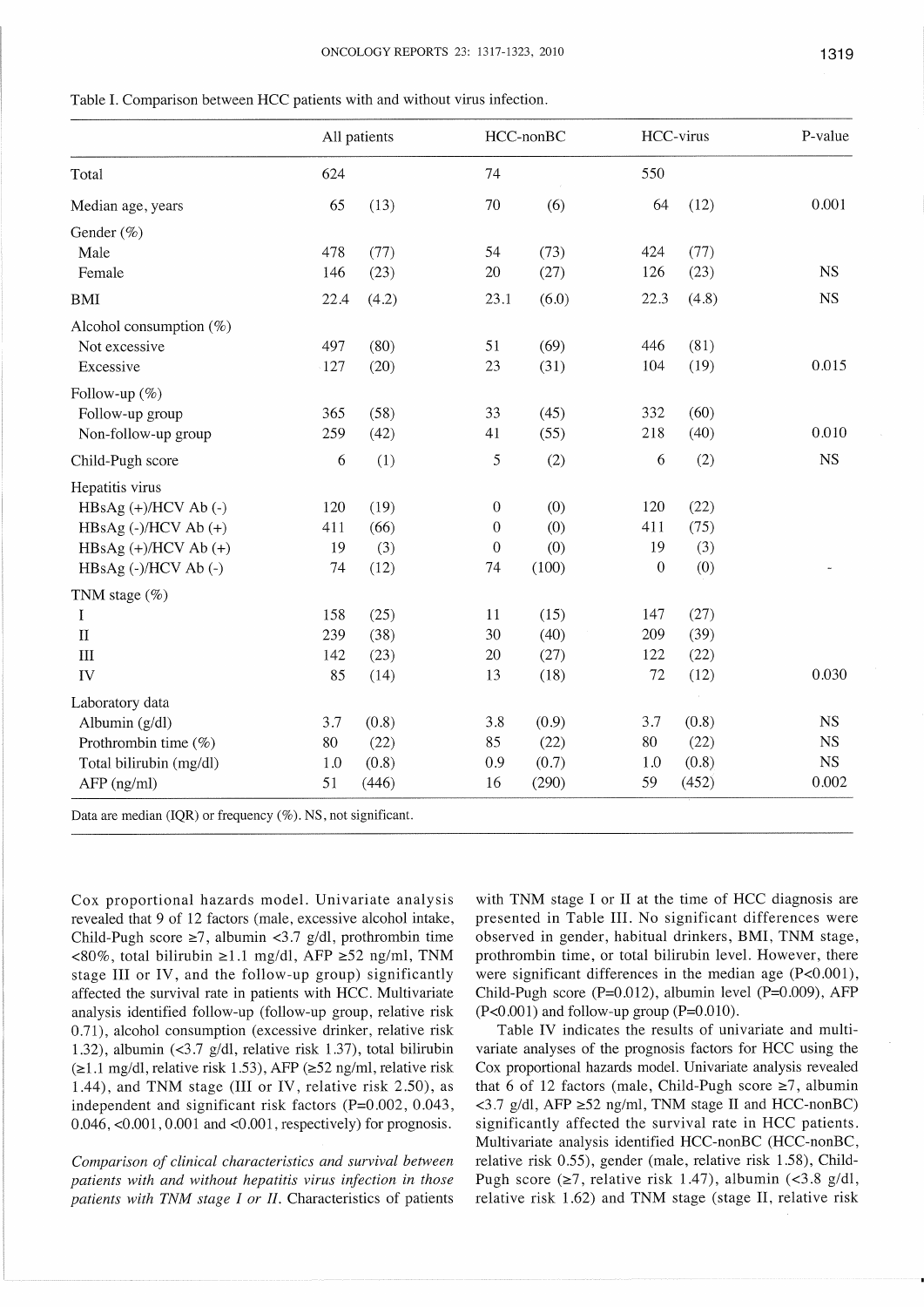|                           |                 |                        | Univariate analysis    | Multivariate analysis  |                        |  |
|---------------------------|-----------------|------------------------|------------------------|------------------------|------------------------|--|
| Variable                  |                 | P-value                | Relative risk (95% CI) | P-value                | Relative risk (95% CI) |  |
| Age (years)               | $\geq 65$       | 0.058                  | $0.82(0.67-1.01)$      |                        |                        |  |
| Gender                    | Male            | 0.003a                 | $1.46(1.14-1.88)$      | 0.800                  | $1.28(0.97-1.68)$      |  |
| BMI                       | $\geq$ 25       | 0.177                  | $0.84(0.65-1.08)$      |                        |                        |  |
| Alcohol consumption       | Excessive       | 0.011 <sup>a</sup>     | $1.37(1.08-1.75)$      | $0.043^{\rm a}$        | $1.32(1.01-1.72)$      |  |
| Follow-up                 | Followed up     | $< 0.001$ <sup>a</sup> | $0.63(0.52-0.77)$      | $0.002$ <sup>a</sup>   | $0.71(0.56-0.89)$      |  |
| Child-Pugh score          | $\geq 7$        | $< 0.001$ <sup>a</sup> | $2.10(1.70-2.59)$      | 0.134                  | $1.30(0.92 - 1.82)$    |  |
| Albumin $(g/dl)$          | <3.7            | $< 0.001$ <sup>a</sup> | 1.98 (1.62-2.43)       | $0.046^{\circ}$        | $1.37(1.01-1.85)$      |  |
| Prothrombin time $(\%)$   | < 80            | $0.002^a$              | $1.37(1.12-1.68)$      | 0.959                  | $0.99(0.78-1.27)$      |  |
| Total bilirubin (mg/dl)   | $\geq 1.1$      | $< 0.001$ <sup>a</sup> | $1.67(1.36-2.05)$      | $< 0.001$ <sup>a</sup> | $1.53(1.22-1.92)$      |  |
| $AFP$ (ng/ml)             | $\geq 52$       | $< 0.001$ <sup>a</sup> | $1.83(1.49-2.24)$      | 0.001 <sup>a</sup>     | $1.44(1.16-1.79)$      |  |
| TNM stage                 | III or IV       | $< 0.001$ <sup>a</sup> | $3.02(2.45-3.72)$      | $< 0.001$ <sup>a</sup> | $2.50(2.00-3.13)$      |  |
| Etiology of liver disease | $HCC$ -non $BC$ | 0.139                  | $0.77(0.54-1.09)$      |                        |                        |  |
| CI, confidence interval.  |                 |                        |                        |                        |                        |  |

Table II.Univariate and multivariate analyses of prognostic factors for HCC in the 624 patients.

Table III. Comparison between HCC in TNM stage 1 or II patients with and without virus infection.

|                                                              |      | All patients |                  | HCC-nonBC |                  | HCC-virus | P-value     |
|--------------------------------------------------------------|------|--------------|------------------|-----------|------------------|-----------|-------------|
| Total                                                        | 397  |              | 41               |           | 356              |           |             |
| Median age, years                                            | 65   | (13)         | 72               | (13)      | 65               | (13)      | < 0.001     |
| Gender (%)                                                   |      |              |                  |           |                  |           |             |
| Male                                                         | 288  | (73)         | 27               | (66)      | 261              | (73)      |             |
| Female                                                       | 109  | (27)         | 14               | (34)      | 95               | (27)      | <b>NS</b>   |
| BMI                                                          | 22.3 | (4.0)        | 23.7             | (5.2)     | 22.3             | (3.9)     | <b>NS</b>   |
| Alcohol consumption $(\%)$                                   |      |              |                  |           |                  |           |             |
| Not excessive                                                | 328  | (83)         | 31               | (76)      | 297              | (83)      |             |
| Excessive                                                    | 69   | (17)         | 10               | (24)      | 59               | (17)      | <b>NS</b>   |
| Follow-up $(\%)$                                             |      |              |                  |           |                  |           |             |
| Follow-up group                                              | 268  | (68)         | 21               | (51)      | 247              | (60)      |             |
| Non-follow-up group                                          | 129  | (32)         | 20               | (49)      | 109              | (40)      | 0.019       |
| Child-Pugh score                                             | 6    | (2)          | 5                | (1)       | 6                | (2)       | 0.012       |
| Hepatitis virus                                              |      |              |                  |           |                  |           |             |
| $HBsAg (+)/HCV Ab (-)$                                       | 70   | (18)         | $\boldsymbol{0}$ | (0)       | 70               | (20)      |             |
| HBsAg (-)/HCV Ab (+)                                         | 274  | (69)         | $\boldsymbol{0}$ | (0)       | 274              | (77)      |             |
| $HBsAg (+)/HCV Ab (+)$                                       | 12   | (3)          | $\mathbf 0$      | (0)       | 12               | (3)       |             |
| HBsAg (-)/HCV Ab (-)                                         | 40   | (10)         | 40               | (100)     | $\boldsymbol{0}$ | (0)       |             |
| TNM stage (%)                                                |      |              |                  |           |                  |           |             |
| I                                                            | 158  | (40)         | 11               | (15)      | 147              | (27)      |             |
| $\mathbf{I}$                                                 | 239  | (60)         | 30               | (40)      | 209              | (39)      | <b>NS</b>   |
| Laboratory data                                              |      |              |                  |           |                  |           |             |
| Albumin $(g/dl)$                                             | 3.8  | (0.7)        | 4.0              | (0.6)     | 3.8              | (0.8)     | 0.009       |
| Prothrombin time (%)                                         | 82   | (22)         | 87               | (20)      | 80               | (21)      | NS          |
| Total bilirubin (mg/dl)                                      | 0.9  | (0.6)        | 0.8              | (0.4)     | 1.0              | (0.7)     | $_{\rm NS}$ |
| $AFP$ (ng/ml)                                                | 32   | (222)        | 9                | (32)      | 36               | (254)     | < 0.001     |
| Data are median (IQR) or frequency (%). NS, not significant. |      |              |                  |           |                  |           |             |
|                                                              |      |              |                  |           |                  |           |             |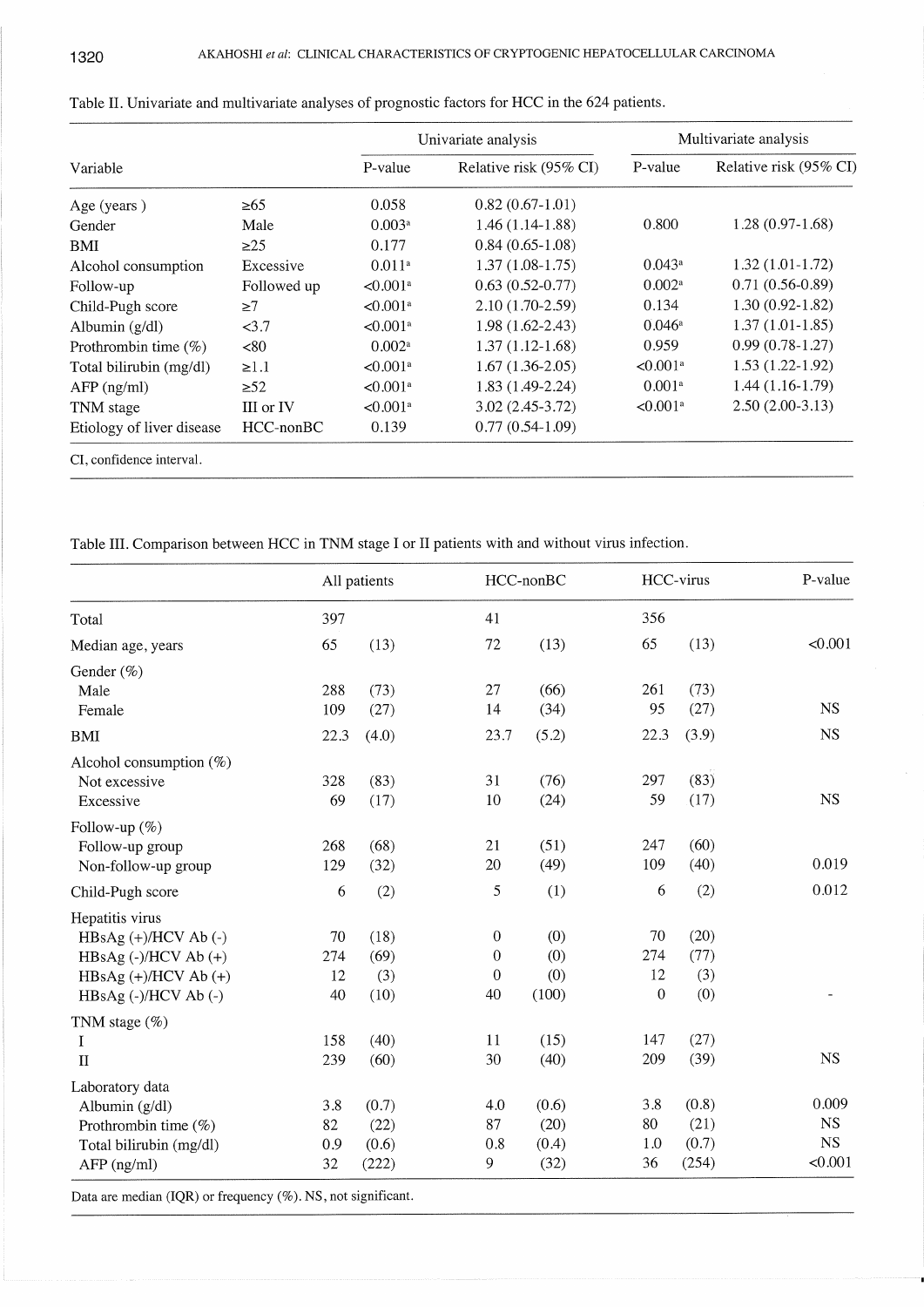|                           |                 |                        | Univariate analysis    | Multivariate analysis |                        |  |
|---------------------------|-----------------|------------------------|------------------------|-----------------------|------------------------|--|
| Variable                  |                 | P-value                | Relative risk (95% CI) | P-value               | Relative risk (95% CI) |  |
| Age (years)               | $\geq 65$       | 0.514                  | $0.91(0.69-1.20)$      |                       |                        |  |
| Gender                    | Male            | 0.039a                 | $1.40(1.02-1.94)$      | 0.008 <sup>a</sup>    | $1.58(1.13-2.21)$      |  |
| BMI                       | $\geq$ 25       | 0.062                  | $0.71(0.50-1.02)$      |                       |                        |  |
| Alcohol consumption       | Excessive       | 0.083                  | $1.36(1.96-1.93)$      |                       |                        |  |
| Follow-up                 | Followed up     | 0.270                  | $0.85(0.64-1.13)$      |                       |                        |  |
| Child-Pugh score          | $\geq$ 7        | $< 0.001$ <sup>a</sup> | $2.04(1.52 - 2.73)$    | $0.041$ <sup>a</sup>  | $1.47(1.02 - 2.11)$    |  |
| Albumin $(g/dl)$          | < 3.8           | $< 0.001$ <sup>a</sup> | $2.04(1.56-2.68)$      | $0.007$ <sup>a</sup>  | $1.62(1.15-2.30)$      |  |
| Prothrombin time $(\%)$   | <82             | 0.083                  | $1.27(0.97-1.67)$      |                       |                        |  |
| Total bilirubin (mg/dl)   | $\geq 0.9$      | 0.067                  | $1.30(0.98-1.72)$      |                       |                        |  |
| $AFP$ (ng/ml)             | $\geq$ 32       | $< 0.001$ <sup>a</sup> | $1.64(1.26-2.16)$      | 0.065                 | $1.31(0.98-1.74)$      |  |
| TNM stage                 | Π               | $0.004$ <sup>a</sup>   | $1.52(1.14-2.01)$      | $0.004$ <sup>a</sup>  | $1.53(1.14-2.04)$      |  |
| Etiology of liver disease | $HCC$ -non $BC$ | $0.020$ <sup>a</sup>   | $0.51(0.29-0.90)$      | $0.048$ <sup>a</sup>  | $0.55(0.30-0.99)$      |  |

| Table IV. Univariate and multivariate analyses of prognostic factors for HCC in patients with TNM stage I or Il |  |  |
|-----------------------------------------------------------------------------------------------------------------|--|--|
|                                                                                                                 |  |  |

CI, confidence interval.



Figure 1. The cumulative survival rate in HCC patients without hepatitis virus infection (HCC-nonBC, dashed-line) and in HCC patients infected with hepatitis virus (HCC-virus, thin line) according to the TNM staging system.

1.53), as independent and significant risk factors  $(P=0.048,$ 0.008, 0.041, 0.007 and 0.004, respectively) for prognosis.

# Patient survival. Overall, the median survival of all 624 patients was 1.84 years. No significant difference was detected in the survival rate between patients with and without hepatitis virus infection (Fig. 1a). When patients were classified according to the TNM stage, patients in the HCC-nonBC group with TNM stage I or II had a higher cumulative survival rate than those in the HCC-virus group (Fig. 1b; P=0.017). Patients who had TNM stage III or IV and HCCnonBC and HCC-virus patients did not show significant differences in survival rates (Fig. 1c).

#### **Discussion**

The age-adjusted mortality rate for HCC has increased over the past few decades in Japan (27). However, the majority of patients are still diagnosed at an advanced stage and so have a short survival time after diagnosis. Patients with chronic HBV and/or HCV infection complicated by cirrhosis should be monitored with ultrasonography, CT or MRI of the liver to detect tumors at an early stage. In 58% of our patients, the tumors were detected on follow-up. Patients in the follow-up group had smaller tumors at the time of diagnosis and were more likely to be eligible for treatment. In addition, there was a significant improvement in survival rates among the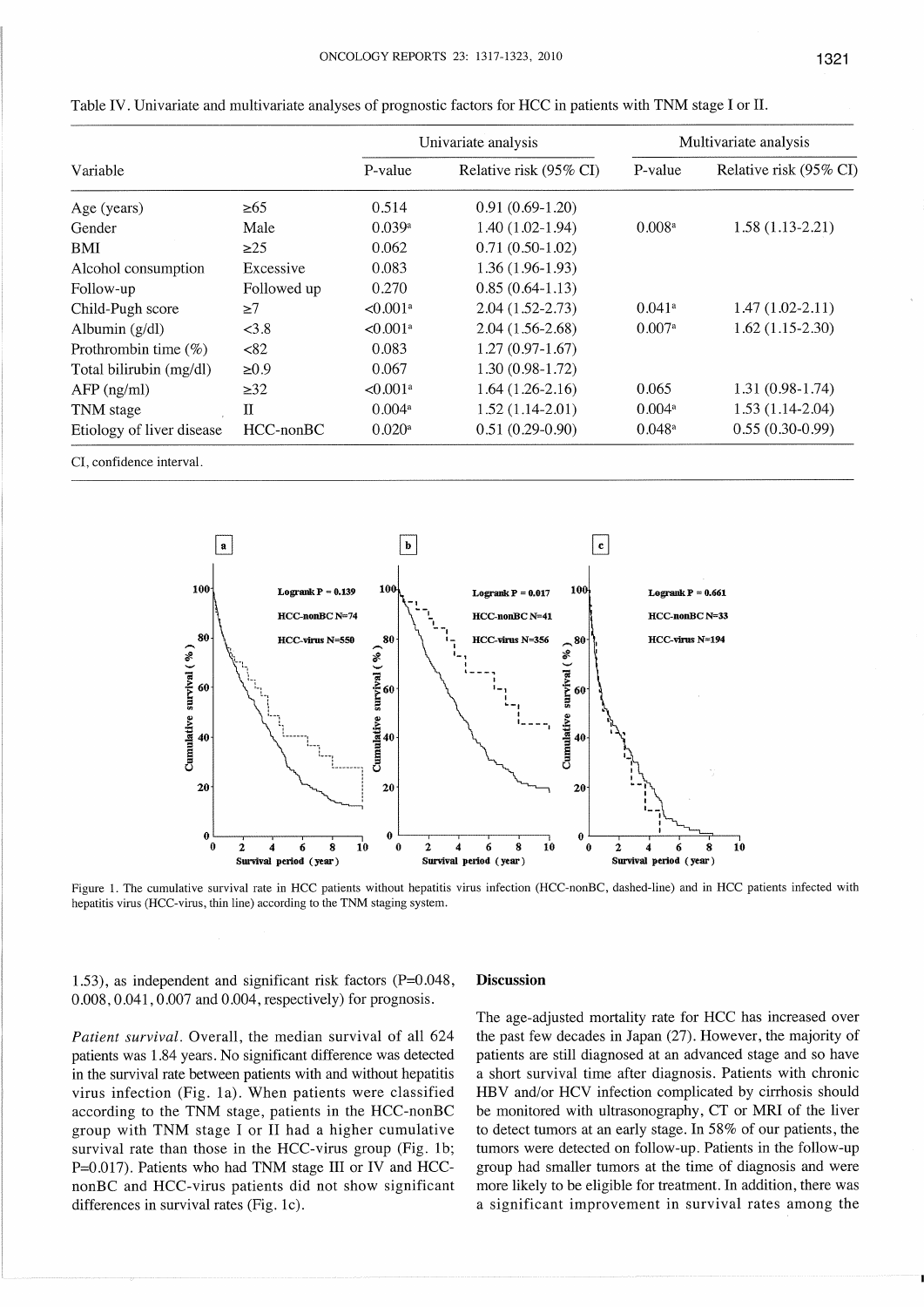follow-up group  $(24-26,28-32)$ . We recognized that the 2 groups of patients could not be evaluated in a prospective study, and improved survival in the follow-up group patients may be owing to the effect of lead-time bias. Nevertheless, our data corroborate those of previous studies indicating that follow--up may have increased rates of early detection and eligibility for curative treatment, which may in turn translate to improved surviva1.

In the TNM stages I and II, patients with HCC-nonBC had a better prognosis than those with HCC-virus. This difference may be explained as follows. HCC secondary to liver cirrhosis is less frequent in patients with HCC-nonBC than in those with HCC-virus (12). Patients with HCC-nonBC are less likely to progress to liver cirrhosis(33).However, in the TNM stage III and IV, the patients with  $HCC$ -non $BC$  had a similar prognosis to those with HCC-virus.The percentages of advanced stage HCC and non-follow-up patients were significantly higher in the HCC-nonBC group than in the HCC-virus group. Taken together, these results indicate that the prognosis of patients with HCC-nonBC is linked to the follow-up studies for detecting HCC.

A large proportion of people infected with HCV, HBV or both have latent cancer. Therefore, it is essential that HCC is detected at an early stage in individuals who harbor chronic HCV or HBV infections. In this study, more than 80% of patients had HCC associated with HBV and/or HCV; therefore, the target population for the surveillance of HCC must be easily identifiable. However, the incidence of hepatitis virus associated with HCC will decrease in Japan(15,34,35) because of the following reasons.In Japan, the population of individuals infected with chronic HCV is rapidly aging  $(36,37)$ , and chronic HBV infection has been preventable since the licensing of the hepatitis B vaccine in 1982. ln fact, primary tumors in 12% of our patients with HCC were negative for both HBsAg and HCV Ab. Of these, non alcoholic fatty liver disease (NAFLD) may be a cause of HCC. Bugianesi et al suggested that liver disease was caused by NAFLD in  $23/641$  (4%) patients with HCC (38). However, it will be difficult to select patients for the screening of HCC, who are negative for both HBsAg and HCV Ab.

HCC surveillance for patients eligible for imaging tests is usually performed at 6-month intervals. Additionally, a combined imaging test and a serological test such as AFP or  $des_{\gamma}$  carboxy prothrombin is a sensitive method to detect HCC  $(29,39)$ . The target population for the surveillance of HCC may not be easily identified in Japan. It has been reported previously that more than 60% of patients in the follow-up group had HCCs measuring less than 3 cm in diameter (26). It is possible that 12-month intervals for the imaging test were reasonable to ensure the detection of treatable tumors in patients with HCC.

 In summary, the poorer prognosis of patients with HCC nonBC was attributable to its late detection in an advanced condition,owing to the lack of a surveillance system for early detection of HCC. However, among early-stage patients, those with HCC-nonBC showed a significantly better prognosis than those with HCC-virus. To conclude, we suggest that the entire population of Japan should be tested using imaging techniques at least every 12 months along with an abdominal examination.

### References

- 1.El-Serag HB and Mason AC:Risk factors for the rising rates of primary liver cancer in the United States. Arch Intern Med 160: 3227-3230,2000.
- 2. El-Serag HB: Epidemiology of hepatocellular carcinoma. Clin Liver Dis 5:87-107,2001.
- 3. El-Serag HB, Hampel H, Yeh C and Rabeneck L: Extrahepatic manifestations of hepatitis C among United States male veterans. Hepatology 36:1439-1445,2002.
- 4. El-Serag HB: Hepatocellular carcinoma and hepatitis C in the United States. Hepatology 36: S74-S83, 2002.
- 5. El-Serag HB: Hepatocellular carcinoma: an epidemiologic view. Clin Gastroenterol 35: S72-S78, 2002.
- 6. Hassan MM, Frome A, Patt YZ and El-Serag HB: Rising prevalence of hepatitis  $C$  virus infection among patients recently diagnosed with hepatocellular carcinoma in the United States. J CIin Gastroenterol 35:266-269,2002.
- 7. El-Serag HB and Rudolph KL: Hepatocellular carcinoma: epidemiology and molecular carcinogenesis. Gastroenterology 132:2557-2576,2007.
- 8. Kiyosawa K and Tanaka E: Characteristics of hepatocellular carcinoma in Japan. Oncology 62: 5-7, 2002.
- 9. McGlynn KA, Tsao L, Hsing AW, Devesa SS and Fraumeni JF Jr: Intemational trends and pattems of primary liver cancer. Int J Cancer 94: 290-296, 2001.
- 10. Bosch FX, Ribes J, Diaz M and Cleries R: Primary liver cancer: worldwide incidence and trends. Gastroenterology 127: S5-S16, 2004.
- 11. Hamasaki K, Nakata K, Tsutsumi T, et al: Changes in the prevalence of hepatitis B and C infection in patients with hepato cellular carcinoma in the Nagasaki Prefecture, Japan. J Med Viro140:146-149,1993.
- 12. Kato Y, Nakata K, Omagari K, et al: Risk of hepatocellular carcinoma in patients with c輌rrhosis in Japan. Analysis of infectious hepatitis viruses.Cancer 74:2234-2238,1994.
- 13. Shiratori Y, Shiina S, Imamura M, et al: Characteristic difference of hepatocellular carcinoma between hepatitis B- and  $C$ -viral infection in Japan. Hepatology 22: 1027-1033, 1995.
- 14. Shiratori Y, Shiina S, Zhang PY, et al: Does dual infection by hepatitis B and C viruses play an important role in the pathogenesis of hepatocellular carcinoma in Japan? Cancer 80: 2060-2067,1997.
- 15.Taura N, Yatsuhashi H, Nakao K, Ichikawa T and Ishibashi H: Long-term trends of the incidence of hepatocellular carcinoma in the Nagasaki prefecture, Japan. Oncol Rep 21:223-227, 2009.
- 16. Hatanaka K, Kudo M, Fukunaga T, et al: Clinical characteristics of NonBNonC-HCC: Comparison with HBV and HCV related HCC.Intervirology 50:24-31,2007.
- 17. Omata M, Tateishi R, Yoshida H and Shiina S: Treatment of hepatocellular carcinoma by percutaneous tumor ablation methods:Ethanol injection therapy and radiofrequency ablation. Gastroenterology 127: S159-S166, 2004.
- 18. Calvet X, Bruix J, Gines P, et al: Prognostic factors of hepatocellular carcinoma in the West: a multivariate analysis in 20 patients. Hepatology 12: 753-760, 1990.
- 19. Schafer DF and Sorrell MF: Hepatocellular carcinoma. Lancet 353:1253-1257,1999.
- 20. Akriviadis EA, Llovet JM, Efremidis SC, *et al*: Hepatocellular carcinoma. Br J Surg 85:1319-1331,1998.
- 21.Ngan H, Lai CL, Fan ST, Lai EC, Yuen WK and Tso WK: Transcatheter arterial chemoembolization in inoperable hepato cellular carcinoma: four-year follow-up. J Vasc Interv Radiol 7: 419-425,1996.
- 22. Oka H, Kurioka N, Kim K, et al: Prospective study of early detection of hepatocellular carcinoma in patients with cirrhosis. Hepatology 12:680-687,1990.
- 23. Lai CL, Lau JY, Wu PC, et al: Subclinical hepatocellular carcinoma in Hong Kong Chinese. Oncology 49:347-353, 1992.
- 24. Colombo M, de Franchis R, Del Ninno E, et al: Hepatocellular carcinoma in Italian patients with cirrhosis. N Engl J Med 325: 675-680,1991.
- 25. Pateron D, Ganne N, Trinchet JC, et al: Prospective study of screening for hepatocellular carcinoma in Caucasian patients with cirrhosis. J Hepatol 20: 65-71, 1994.
- 26. Taura N, Hamasaki K, Nakao K, et al: Clinical benefits of hepatocellular carcinoma surveillance: a single-center, hospital-based study.Oncol Rep l4:999-1003,2005.